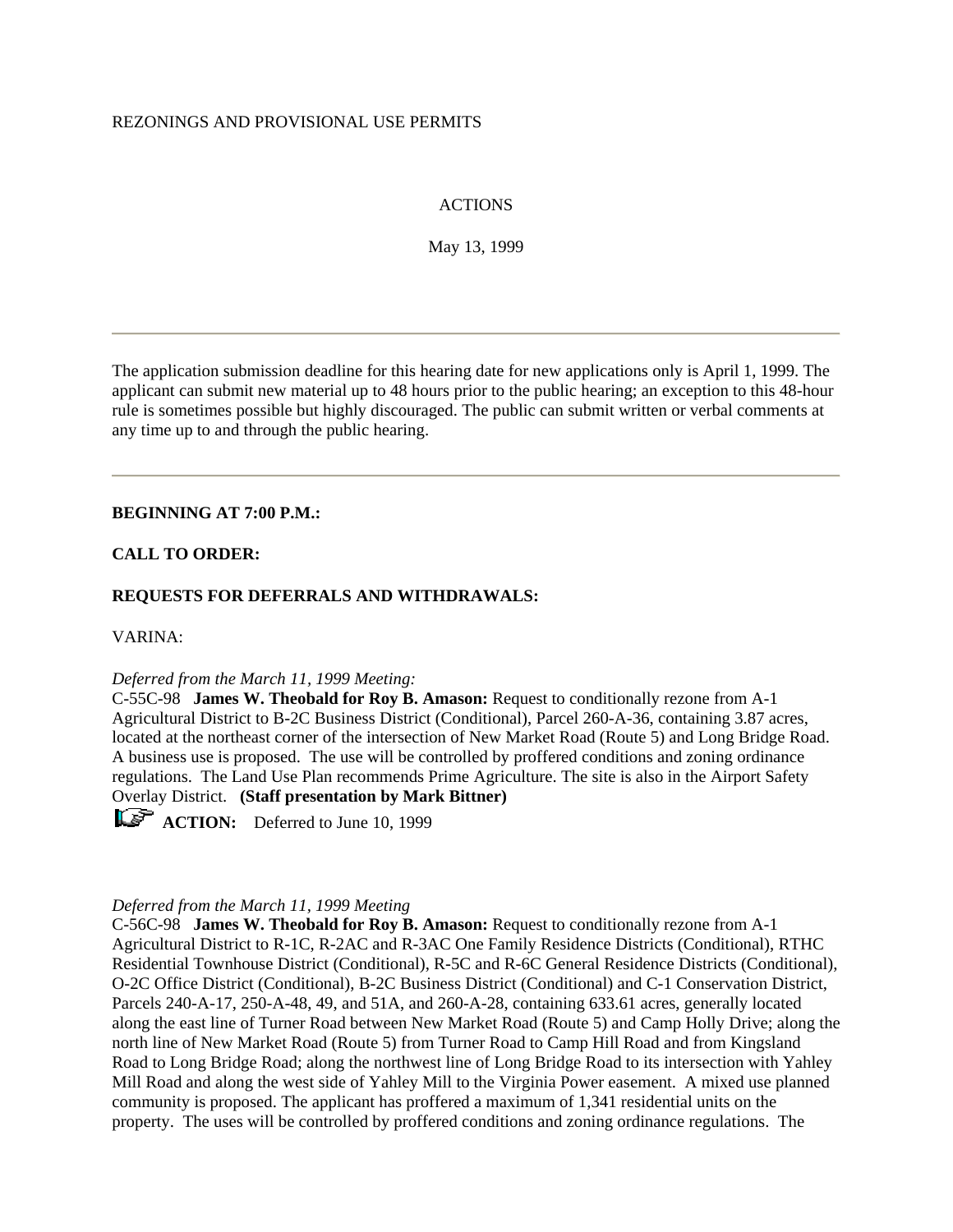Land Use Plan recommends Prime Agriculture and Environmental Protection Area. The site is also in the Airport Safety Overlay District. **(Staff presentation by Mark Bittner)**

**ACTION:** *Deferred to June 10, 1999*

## *Deferred from the March 11, 1999 Meeting*

C-21C-99 **Jay M. Weinberg for Dakota Associates:** Request to conditionally rezone from A-1 Agricultural District and RTH Residential Townhouse District to RTHC Residential Townhouse District (Conditional), Parcels 192-A-19 & 20, containing 20.017 acres, located on the west line of Midview Road approximately 400' south of its intersection with Darbytown Road. Residential townhomes for sale are proposed. The applicant has proffered a maximum of 130 residential units which yields a density of 6.49 units per acre. The Land Use Plan recommends Suburban Residential 1, 1.0 to 2.4 units net density per acre. This site is also in the Airport Safety Overlay District. **(Staff presentation by Jo Ann Hunter)**

**ACTION:** Deferred to June 10, 1999

C-37C-99 **Everette A. Felts for Edwin Warren Prince:** Request to rezone from B-1 Business District to R-3 One Family Residence District Parcel 164-5-5-3, containing 12,278 square feet (70x 174), located on the east line of Raines Avenue approximately 150' south of its intersection with Williamsburg Road (Route 60). A single family residence is proposed. The R-3 District requires a minimum lot size of 11,000 square feet. The Land Use Plan recommends Commercial Arterial development. The property is also within the Airport Safety Overlay District. **(Staff presentation by Mark Bittner)**

**ACTION:** Recommended for Approvall

#### **BROOKLAND:**

C-38C-99 **Herbert E. Fitzgerald for Milhaus Corporation:** Request to amend proffered conditions accepted with rezoning case C-69C-94, on lots 21-6-B-1 through 5 and lot 21-6-C-54 (Sheppards Way Subdivision), containing approximately 2.41 acres, located on the east side of Sheppards Way Drive between Thornberry Street (extended) and Fontaine Lane. The amendment is related to fence heights on the property. The Land Use Plan recommends Suburban Residential 1, 1.0 to 2.4 units net density per acre. **(Staff presentation by Jo Ann Hunter)**

**ACTION:** Recommended for Approvall

P-6-99 **David A. Hodges:** Request for a provisional use permit under Sections 24-62.2(I) and 24-122.1 of Chapter 24 of the County Code to operate a billiard parlor, on part of Parcel 103-A-100B, containing 2,500 sq. ft., located at the southeast intersection of Staples Mill Road and Park Lane (2125 Staples Mill Road). The site is zoned B-3 Business District. **(Staff presentation by Jo Ann Hunter)** 

**ACTION:** Recommended for Approval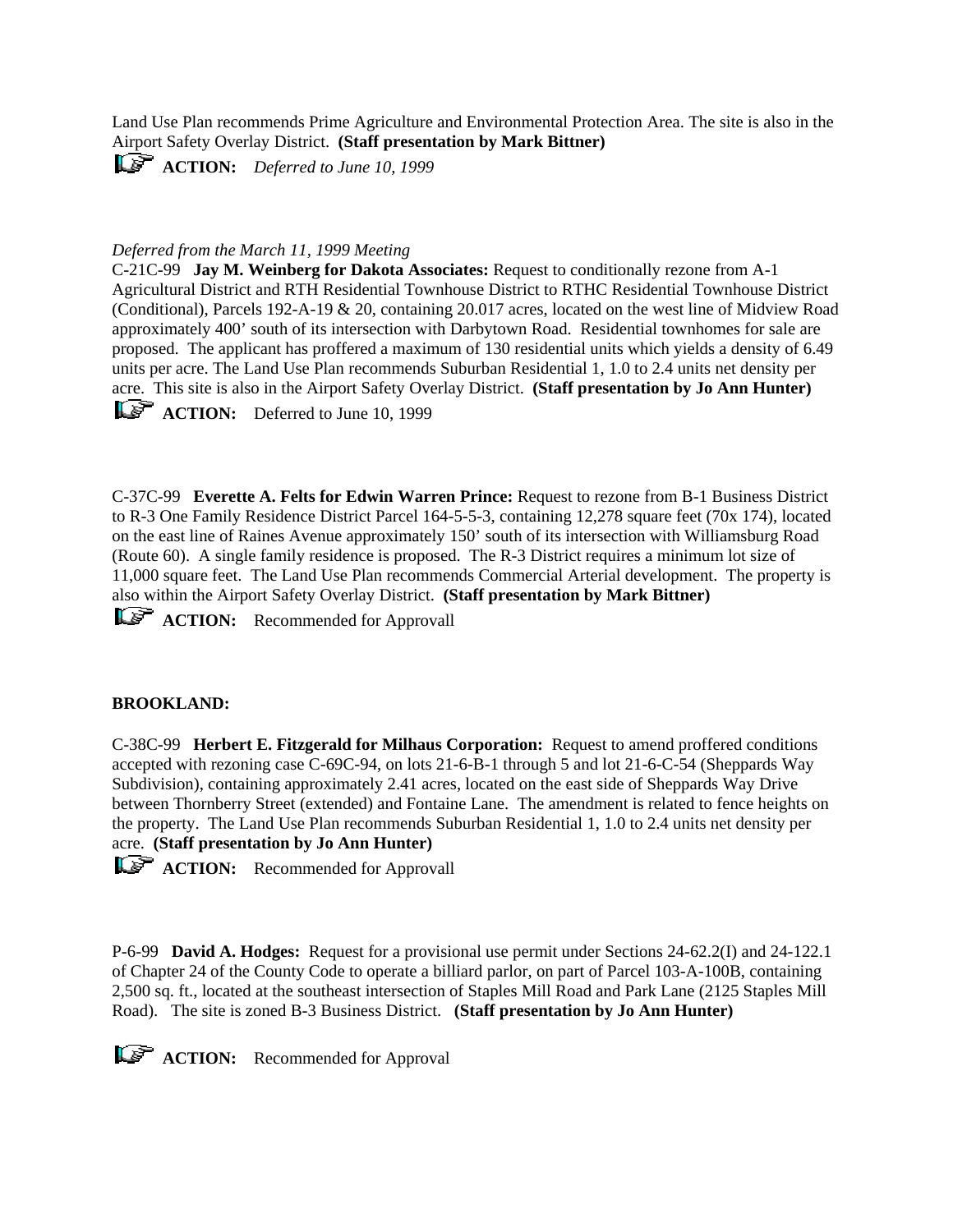C-39C-99 **Gloria L. Freye for Business Keypunch:** Request to conditionally rezone from B-2 Business District to B-3C Business District (Conditional), Part of Parcel 82-A-27B, containing 0.541 acre, located on the west line of Staples Mill Road approximately 50' south of its intersection with Old Hilliard Road. An office warehouse is proposed. The use will be controlled by zoning ordinance regulations and proffered conditions. The Land Use Plan recommends Commercial Arterial and Commercial Concentration. **(Staff presentation by Jo Ann Hunter)** 

**ACTION:** Recommended for Approval

# **FAIRFIELD:**

Deferred from the April 15, 1999 Meeting

C-23C-99 **Roy B. Amason:** Request to conditionally rezone from B-2 Business and O-3 Office Districts to RTHC Residential Townhouse District (Conditional), part of Parcel 33-A-69A, containing 1.986 acres, located on the north side of Virginia Center Parkway, 1,200' east of Interstate 95. Residential townhouses for sale are proposed. The RTH District permits a maximum density of 9.0 units per acre. The Land Use Plan recommends Office development. FOR DECISION ONLY. **(Staff presentation by John Merrithew)**

**ACTION:** Recommended for Approval

C-24-99 **Carter Properties:** Request to rezone from B-3 Business District to M-2 General Industrial District, Parcel 128-A-5, containing 3.44 acres, located on the west side of Mechanicsville Turnpike (U. S. Route 360) approximately 494' north of Barlow Street. An equipment/storage yard is proposed. The use will be controlled by zoning ordinance regulations. The Land Use Plan recommends Heavy Industry. **(Staff presentation by Mark Bittner)**

**ACTION:** Deferred to June 10, 1999

**BEGINNING AT 8:00 P.M.:**

## **THREE CHOPT:**

Deferred from the April 15, 1999 Meeting

C-18C-99 **James W. Theobald for H. H. Hunt Corporation:** Request to conditionally rezone from A-1 Agricultural District to R-3C One Family Residence District (Conditional) and R-3AC One Family Residence District (Conditional), Parcels 11-A-3 & 4, and Parcel 19-A-13, containing approximately 79.77 acres, located north of Chappell Road and adjacent to the Chickahominy River. Single family residences are proposed. The applicant has proffered a maximum of 200 residential units which yields a density of 2.51 units per acre. The Land Use Plan recommends and Rural Residential, up to 1 unit net density per acre; Suburban Residential 2, 2.4 to 3.4 units net density per acre, Urban Residential 3.4 to 6.8 units net density per acre, and Environmental Protection Area. . **(Staff presentation by Mark Bittner)**

**ACTION:** Recommended for Approval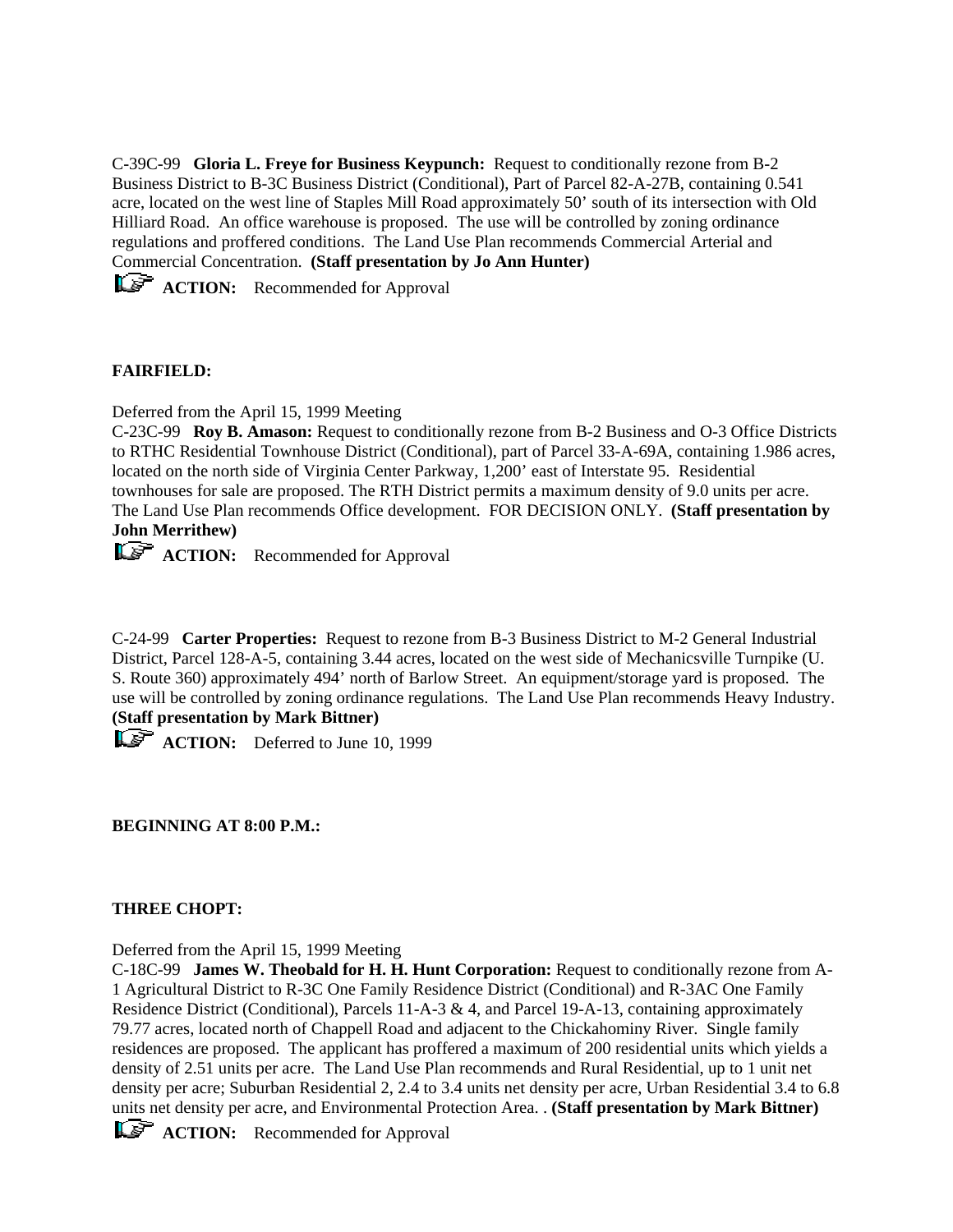## *Deferred from the April 15, 1999 Meeting*

C-25C-99 **Andrew M. Condlin for F & P, LLC:** Request to conditionally rezone from R-3 One Family Residence District to O-1C Office District (Conditional), part of Parcel 69-A-12 and Parcel 69-A-14, containing 0.82 acres, located at the northwest corner of Parham and Fordson Roads. Office use is proposed. The use will be controlled by zoning ordinance regulations and proffered conditions. The Land Use Plan recommends Office. **(Staff presentation by Jo Ann Hunter)**

**ACTION:** Recommended for Denial

#### *Deferred from the April 15, 1999 Meeting*

C-26C-99 **Jack R. Wilson, III for Tidewater Quarries, Inc.:** Request to amend proffered conditions accepted with rezoning case C-28C-91, on part of Parcels 20-A-1 and 2A containing 9.25 acres, located west of Staples Mill Road on the north line of I-295. The property is zoned M-2C, General Industrial District (Conditional). The amendment is related to the hours of operation. The Land Use Plan recommends Rural Residential, not exceeding one unit net density per acre and Environmental Protection Area. **(Staff presentation by Mark Bittner)**

**ACTION:** Recommended for Denial

#### *Deferred from the April 15, 1999 Meeting*

C-28C-99 **Henry L. Wilton for Shady Grove Associates:** Request to conditionally rezone from O-2C Office District (Conditional) to RTHC Residential Townhouse District (Conditional), Parcel 10-A-19, containing approximately 12.63 acres, located at the northeast corner of Old Nuckols Road and Shady Grove Road. Townhouses or condominiums are proposed. The applicant has proffered a maximum density of 6 units per acre. The Land Use Plan recommends Environmental Protection Area and Office. **(Staff presentation by Mark Bittner)**

**ACTION:** Deferred to May 26, 1999

#### *Deferred from the April 15, 1999 Meeting*

C-31C-99 **James W. Theobald for Duma & Associates, L. C.:** Request to conditionally rezone from A-1 Agricultural District and O-3C Office District (Conditional) to R-5AC General Residence District (Conditional), Parcel 20-A-29A, containing 35.184 acres, located at the northwest intersection of Staples Mill Road (State Route 33) and Springfield Road and the south side of Old Springfield Road. Residences for seniors are proposed. The applicant has proffered a minimum lot size of 6,500 square feet. The Land Use Plan recommends Suburban Residential 1, 1.0 to 2.4 units net density per acre. **(Staff presentation by John Merrithew)**

**ACTION:** Recommended for Denial

#### *Deferred from the April 15, 1999 Meeting*

C-32C-99 **James W. Theobald for Duma & Associates, L. C.:** Request to conditionally rezone from A-1 Agricultural District and R-2C One Family Residence District (Conditional) to R-2AC One Family Residence District (Conditional), Parcel 20-A-12 and part of Parcels 20-A-14 and 14NR, containing approximately 30.311 acres, located at the southwest intersection of I-295 and Staples Mill Road (State Route 33). Single family subdivision is proposed. The R-2A District requires a minimum lot size of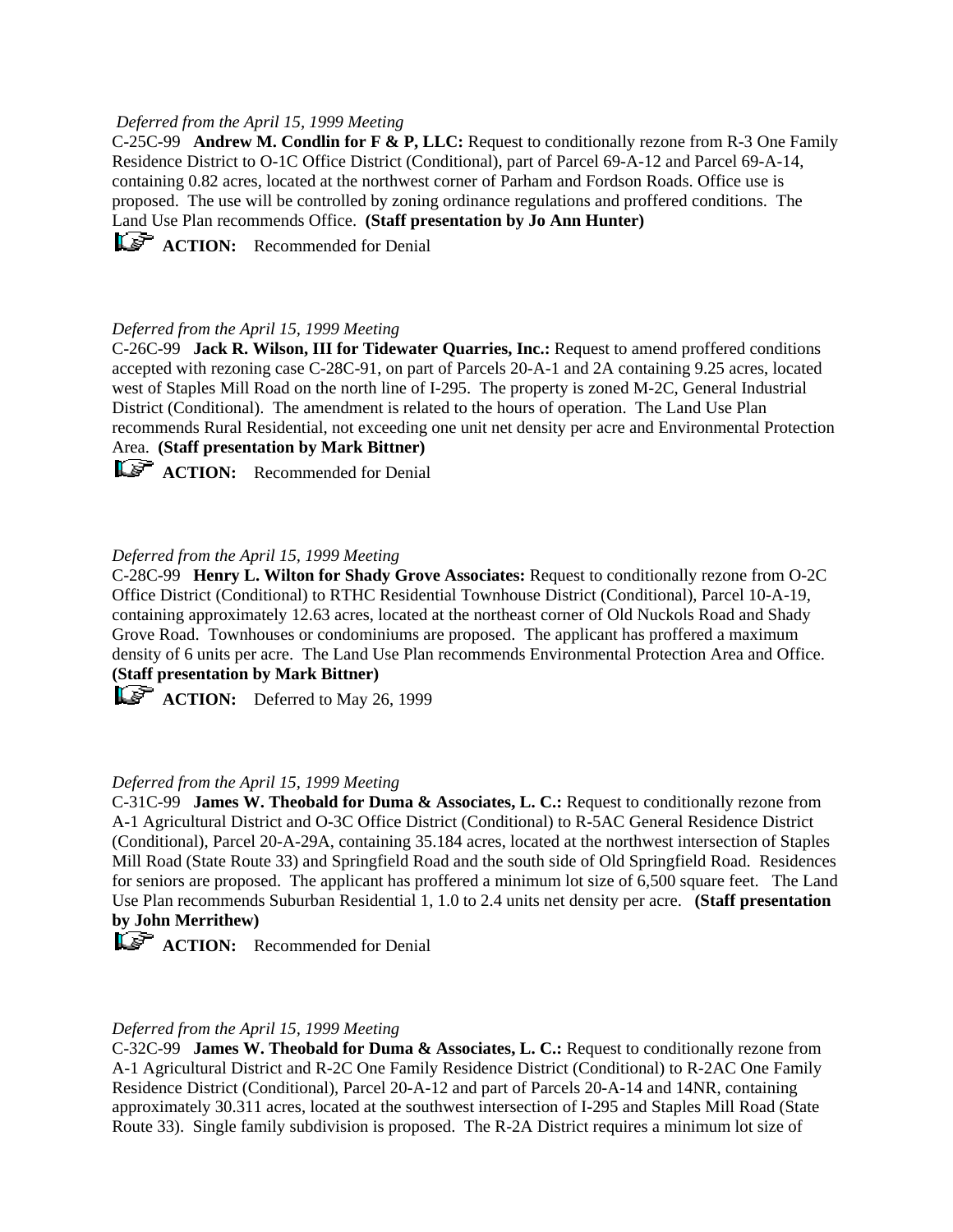13,500 square feet. The Land Use Plan recommends Suburban Residential 1, 1.0 to 2.4 units net density per acre and Environmental Protection Area.C-32C-99 **(Staff presentation by John Merrithew)**

**ACTION:** Recommended for Approval

## *Deferred from the April 15, 1999 Meeting*

C-33C-99 **James W. Theobald for Robert P. Bain:** Request to conditionally rezone from A-1 Agricultural District and C-1 Conservation District to R-2AC One Family Residence District (Conditional), Parcel 20-A-15, containing 28.71 acres, located at the northwest intersection of Springfield Road and Old Springfield Road. Single family subdivision is proposed. The applicant has proffered a minimum lot size of 18,000 square feet for lots abutting Springfield Road. The R-2A District requires a minimum lot size of 13,500 square feet. The Land Use Plan recommends Suburban Residential 1, 1.0 to 2.4 units net density per acre and Environmental Protection Area. **(Staff presentation by John Merrithew)**

**ACTION:** Recommended for Approval

## *Deferred from the April 15, 1999 Meeting*

C-34C-99 **Jay M. Weinberg for Dongil Associates, LLC:** Request to conditionally rezone from A-1 Agricultural District to R-6C General Residence District (Conditional), part of Parcel 46-A-19, containing approximately 14.829 acres, located at the southeast intersection of Three Chopt and Pump Roads. Condominiums and/or townhouses and/or assisted living facility are proposed. The applicant has proffered a maximum density of nine units per acre for townhouses and 12 units per acre for condominiums. The Land Use Plan recommends Suburban Residential 2, 2.4 to 3.4 units net density per acre. **(Staff presentation by Randy Silber)** For information on this case, contact John Merrithew.

**ACTION:** Case Withdrawn by Applicant

#### *Deferred from the April 15, 1999 Meeting*

C-81C-98 (Revised) **Jay M. Weinberg for Buckley Shuler Properties:** Request to conditionally rezone from A-1 Agricultural District and B-3 Business District to B-2C Business District (Conditional) part of Parcels 46-A-19 and 19A, containing approximately 27.75 acres. Two shopping centers are proposed. One would be located on the west side of John Rolfe Parkway between W. Broad Street and realigned Three Chopt Road and the other would be located on the north side of realigned Three Chopt Road between Pump Road and John Rolfe Parkway. The uses will be controlled by proffered conditions and zoning ordinance regulations. The Land Use Plan recommends Commercial Concentration and Office development. The site is also in the W. Broad Street Overlay District. **(Staff presentation by Randy Silber)** For information on this case, contact John Merrithew.

*ACTION:* Case Withdrawn by Applicant

C-35C-99 **Richard H. Youngblood for Francis Run Associates, L. C.:** Request to conditionally rezone from A-1 Agricultural District to R-3AC One Family Residence District (Conditional), Parcels 39- A-7, 9, 11 and 26, containing 18.712 acres, located on the west line of Francistown Road approximately 800' south of its intersection with Nuckols Road. A single family subdivision is proposed. The R-3A District requires a minimum lot size of 9,500 square feet. The Land Use Plan recommends Suburban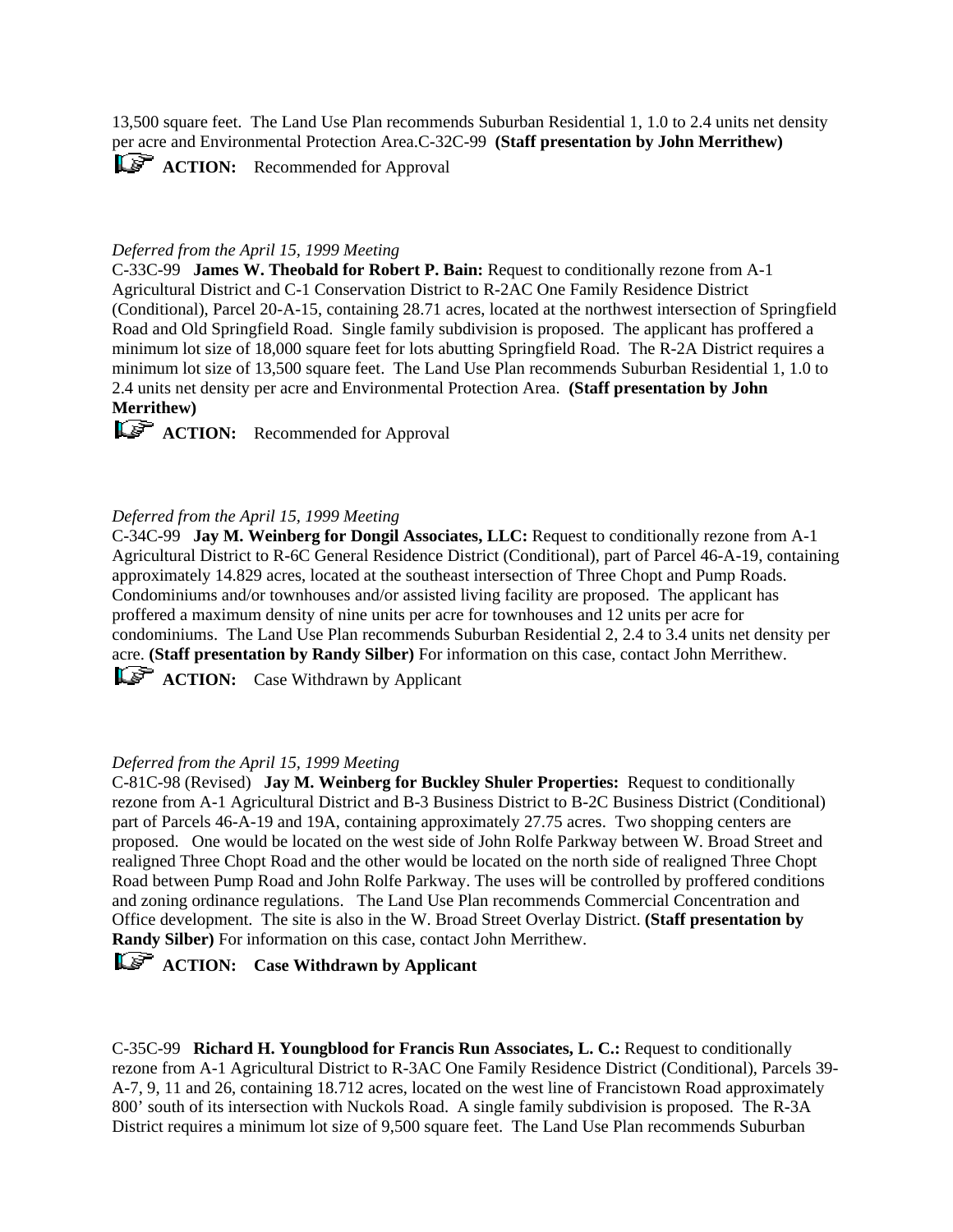Residential, 1, 1.0 to 2.4 units net density per acre, and Environmental Protection Area. **(Staff presentation by Mark Bittner)** 

**ACTION:** Deferred to May 26, 1999

C-36C-99 **Brian R. Marron for Bill Tsimbos:** Request to conditionally rezone from R-3 One Family Residence District to B-1C Business District (Conditional), Parcel 59-A-74, containing 0.446 acres, located on the east side of Skipwith Road approximately 480' south of its intersection with W. Broad Street (U. S. Route 250). A beauty salon and related uses are proposed. The use will be controlled by zoning ordinance regulations and proffered conditions. The Land Use Plan recommends Office. **(Staff presentation by Mark Bittner)** 

*ACTION:* Deferred to June 10, 1999

C-40C-99 **James W. Theobald for The H. H. Hunt Corporation:** Request to conditionally rezone from R-2AC and R-3C One Family Residence Districts (Conditional) to R-2AC One Family Residence District (Conditional), part of Parcel 27-A-3A, containing 21.574 acres, located south of Twin Hickory Road Extended at its proposed connection with Shady Grove Road. A single-family residential subdivision is proposed. The applicant has proffered an aggregate density of 2.2 units per acre. If the Board of Supervisors approves a controlled density development (see P-7-99), the density shall not exceed 2.5 units per acre. The Land Use Plan recommends Suburban Residential 2, 2.4 to 3.4, units net density per acre, and Environmental Protection Area. **(Staff presentation by John Merrithew)** 

*ACTION:* Recommended for Approval

P-7-99 **James W. Theobald for The H. H. Hunt Corporation:** Request for a provisional use permit under Sections 24-95(q) and 24-122.1 of Chapter 24 of the County Code to permit controlled density development on a portion of a mixed use planned development, on part of Parcel 27-A-3A, containing 21.574 acres, located south of Twin Hickory Road Extended at its proposed intersection with Shady Grove Road. A residential subdivision of 50 lots is proposed. The site is zoned R-3C One Family Residence District (Conditional) and R-2AC One Family Residence District (Conditional). **(Staff presentation by John Merrithew)** 

*ACTION:* Recommended for Approval

# **TUCKAHOE:**

C-41C-99 **Mohsen Sean Pardis for Fred and Joy Mangels:** Request to amend proffered conditions accepted with rezoning case C-42C-94, on Parcel 66-23-B-76, containing 0.33 acre, located in the Keswick subdivision on the east line of Hawkesbury Ct. approximately 320' north of its intersection with Nettlestone Ct (2527 Hawkesbury Ct.). The amendment is related to the proffered setback from John Rolfe Parkway. The Land Use Plan recommends Suburban Residential 1, 1.0 to 2.4 units net density per acre. **(Staff presentation by John Merrithew)** 

*ACTION:* Recommended for Approval